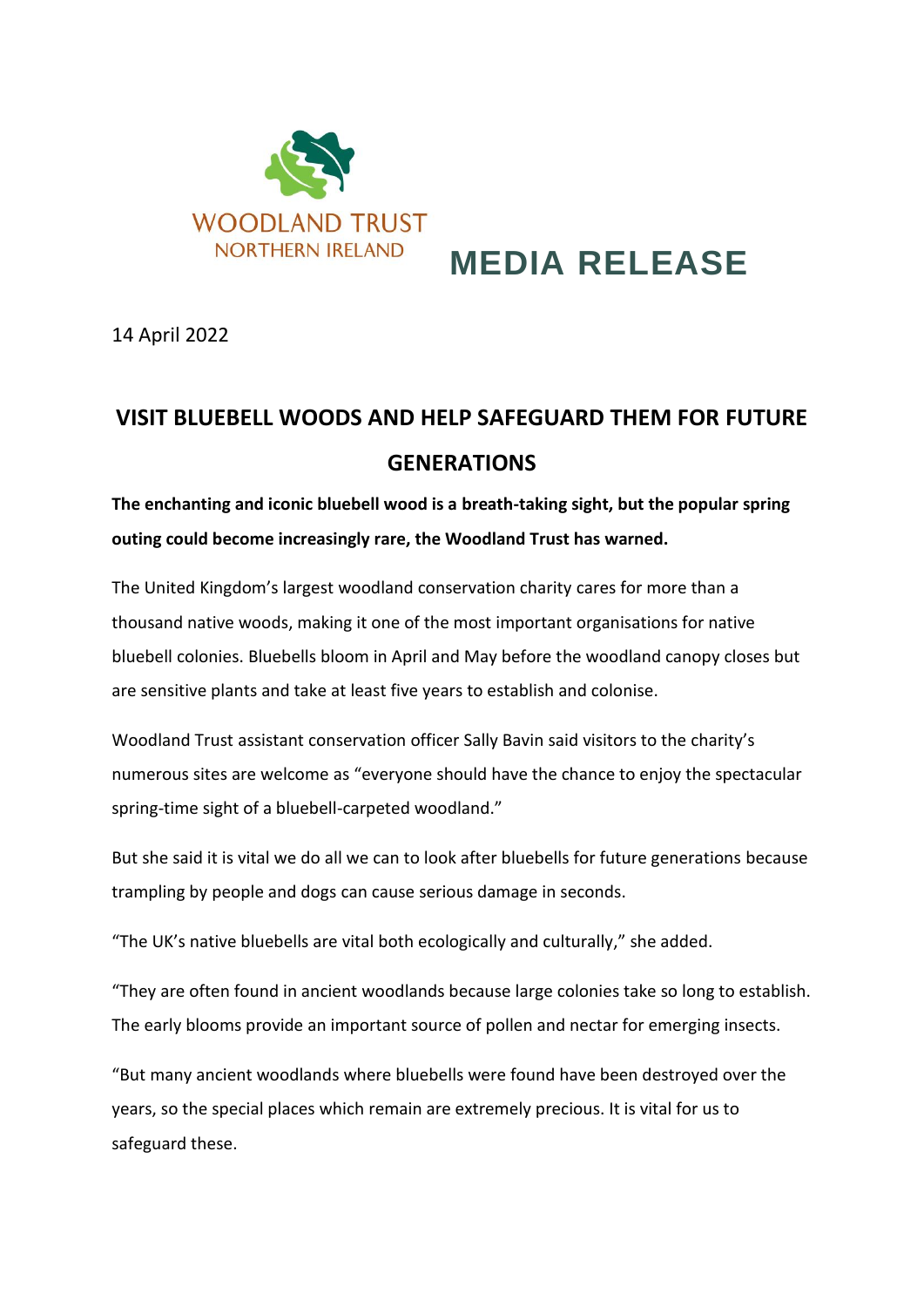"We can all help with this by ensuring we do not damage the delicate flowers by keeping to the paths and keeping dogs from trampling through patches of bluebells."

Woodland Trust estate manager Ian Froggatt said: "Ancient woods carpeted with bluebells are without doubt a sensory delight for people to visit and deserve to be looked after.

"It can be very tempting to stray from the path for that perfect photo or to get away from the crowds sometimes.

"But those footsteps soon turn into lines, which then turns into bare ground when lots of people are doing the same thing. I have seen it happen on multiple sites resulting in the loss of what can add up to be acres of blooms."

Damaged bulbs cannot produce enough energy to flower and reproduce in subsequent years. Areas of high footfall can cause entire colonies of these rare and delicate flowers to die out.

The Woodland Trust is appealing for visitors to its bluebell woods to enjoy the natural splendour this spring, while being careful not to destroy any flowers by sticking to proper paths and keeping dogs on leads.

The guidelines are part of the Woodland Trust's *Love Your Woods* campaign which is encouraging people to help protect woods and nature for the future. Visitors can play their part by following some simple advice, including staying on paths, taking dog mess and litter home, and protecting wildlife by keeping dogs close and staying fire free.

Bluebells hit their peak at different times across the UK and Ireland. Mid-April tends to be the best time to see them in the southern areas, while it can take until mid-May before woods in Northern Ireland are at their peak.

One of the finest bluebells woods the Woodland Trust in Northern Ireland has to offer is at Drumnaph Wood, Maghera in Mid-Ulster.

[Drumnaph Woods -](https://www.woodlandtrust.org.uk/visiting-woods/woods/drumnaph-wood/) Visiting Woods - Woodland Trust

**Bluebells - Did you know?**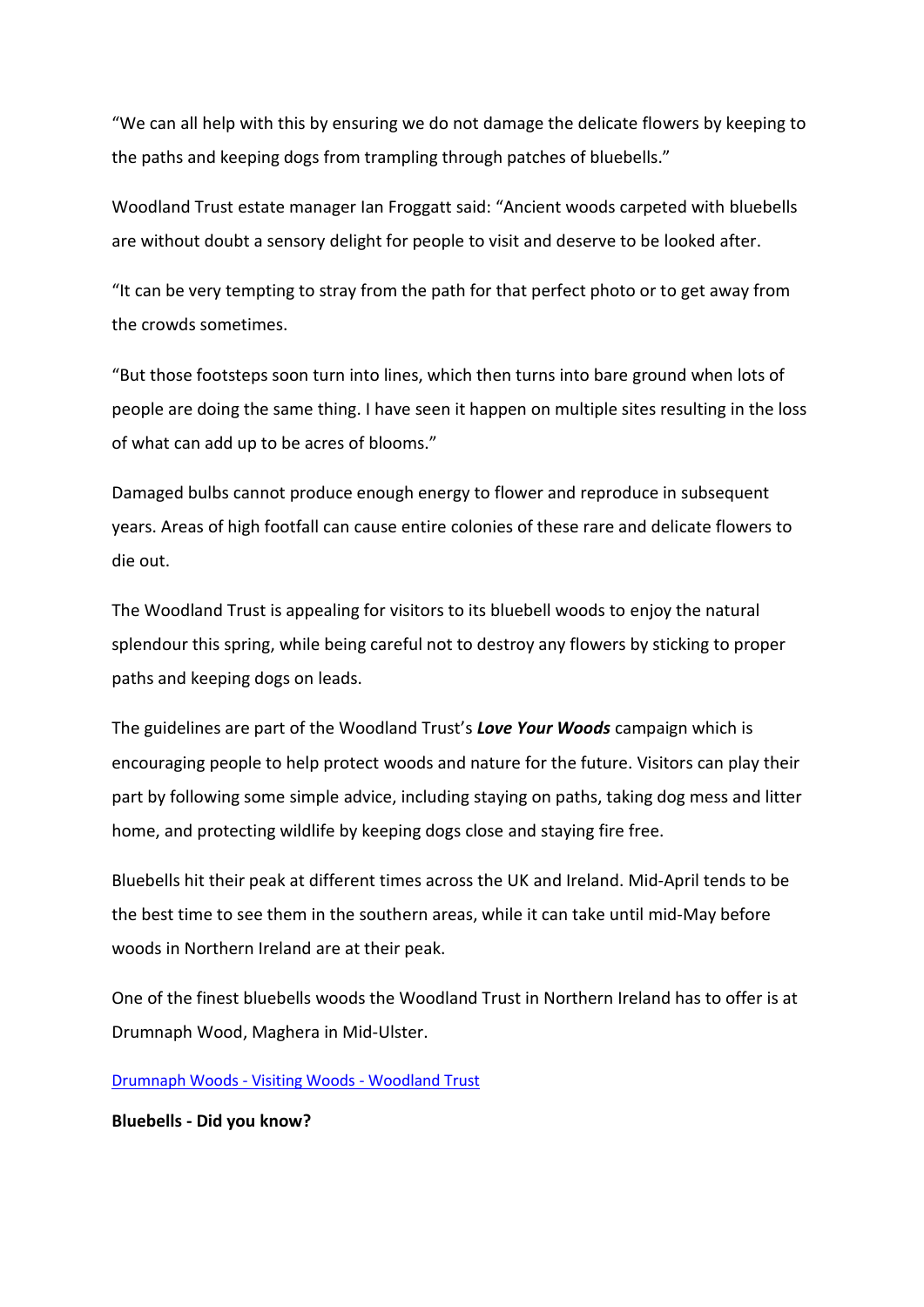- *In the language of flowers, the bluebell is a symbol of humility, constancy, gratitude, and everlasting love*
- *Bluebells have had multiple uses throughout history, not just for ornamental purposes. Their sticky sap was once used to bind book pages and glue the feathers onto arrows, and during Elizabethan time, their bulbs were crushed to make starch for the ruffs of collars and sleeves*
- *Bluebells spend most of their time underground as bulbs, often emerging in droves, to flower from April*
- *Many insects reap the benefits of bluebells which flower earlier than many other plants. Woodland butterflies, bees, and hoverflies all feed on their nectar. Bees can 'steal' the nectar from bluebells by biting a hole in the bottom of the flower, reaching the nectar without the need to pollinate the flower*
- *Bluebells are protected under the Wildlife and Countryside Act (1981)*
- *Bluebell woods are believed to be intricately woven with fairy enchantments and dark fairy magic. It is said if you hear a bluebell ring, you will be visited by a bad fairy, and will die not long after – and if you pick a bluebell, you will be led astray by fairies, wandering lost forevermore*

#### **Notes to Editors**

For more information, please contact the Woodland Trust press office on 01476 602993 or email [media@woodlandtrust.org.uk](mailto:media@woodlandtrust.org.uk)

### **Love Your Woods** [Love your woods -](https://www.woodlandtrust.org.uk/visiting-woods/things-to-do/love-your-woods/) Woodland Trust

Woodland Trust sites are free to enter and open all year round so come prepared for nature in its natural state. This means no toilets, cafés, bins, or cleaning staff - just unmissable views, clean air, birdsong, and woodland paths for you to wander along to your heart's content. You can help protect woods and nature for the future by following these top tips for your visit:

- Stay on the paths
- Take dog mess and litter home with you